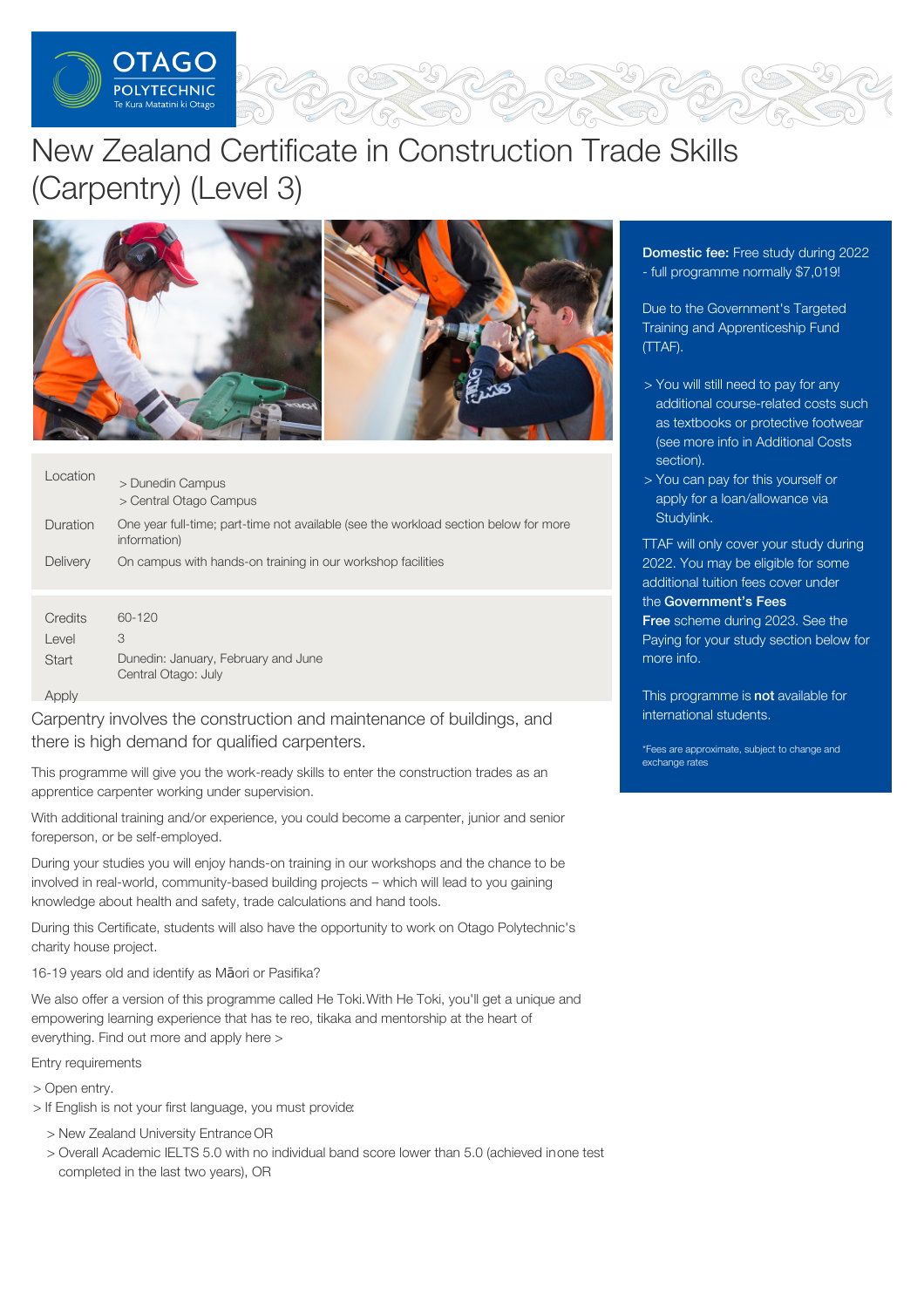> Acceptable alternative evidence of the required IELTS (see here for NZQA proficiency table and here for list of recognised proficiency tests).

If you need to improve your English Language skills, we offer a wide range of English programmes.

## Selection criteria

> Preference will be given to applicants with a minimum of NCEA Level 1 and four years of secondary education OR the National Certificate in Building, Construction and Allied Trades Skills (BCATS) (Level 2) programme.

Please note: The BCATS programme is offered through trades academy, secondary schools and some private training establishments.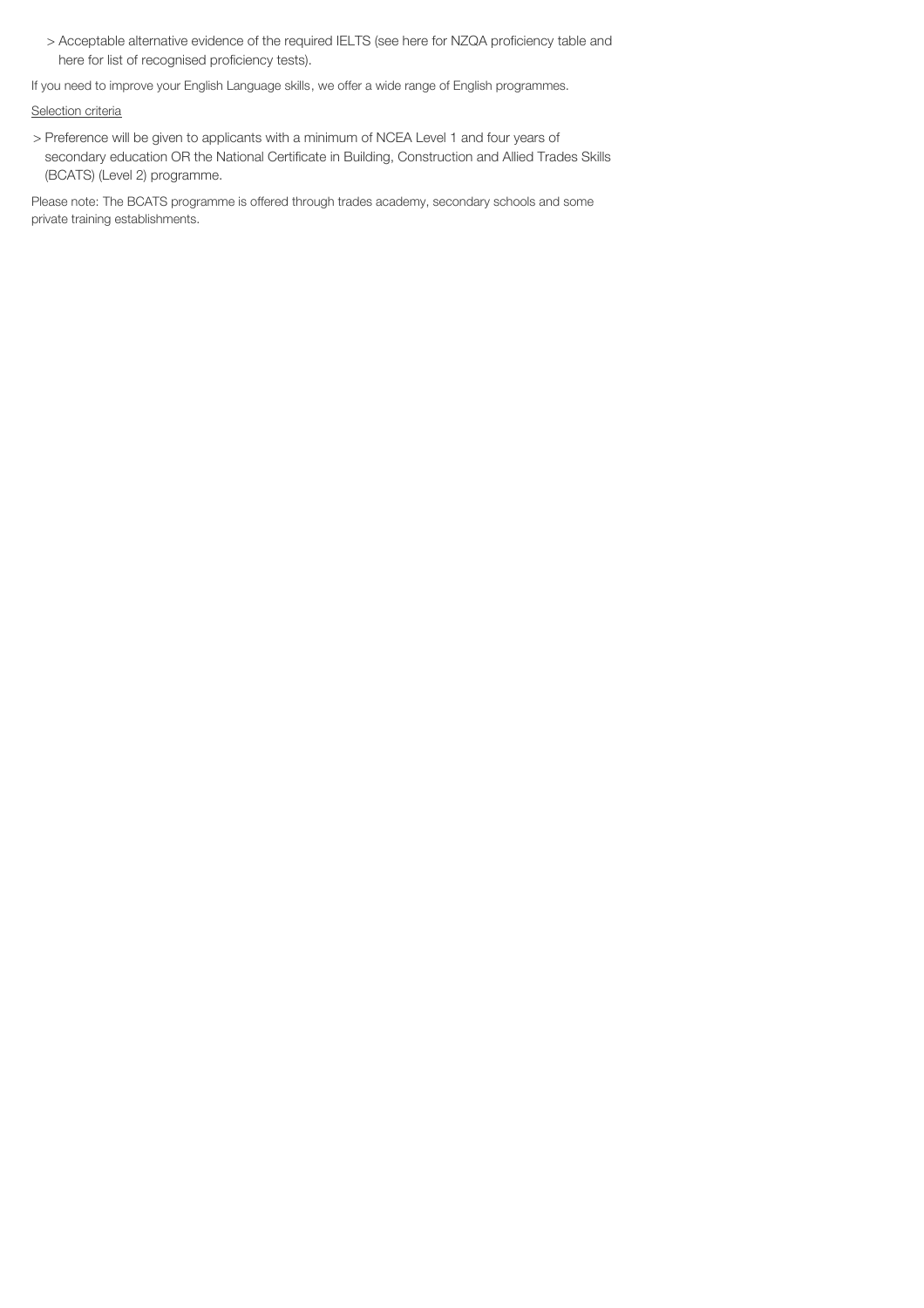### You will study

#### Trade Skills 1 (15 credits)

Develop preliminary skills and knowledge for working in the construction industry.

## Trade Skills 2 (30 credits)

Enhance your trade skills knowledge and gain practical experience on a construction site or in a construction-related industry.

## Foundations (15 credits)

Learn how to set out and prepare to construct foundation structures (up to and including floor level) using specified materials.

## Structures (30 credits)

Gain an understanding of how to construct walls and roofs using specified materials.

## Exterior Claddings (15 credits)

Develop an understanding of how to install external cladding and roofing to a structure using specified materials.

## Interior Lining (15 credits)

Learn how to install interior linings, trim, fixtures and fittings using specified materials while working with others in a safe working environment.

#### Your workload

On-site class timetable hours are Monday to Thursday, 8.30am-4.30pm (classes are held in L Block, 100 Anzac Avenue. Click here for a map).

Fridays are required when doing work experience (as per employers working hours). You are required to complete at least six weeks of work experience and up to three hours of additional self-directed study a week.

This is how your study year will look. It shows when you're on work experience and when the programme breaks are: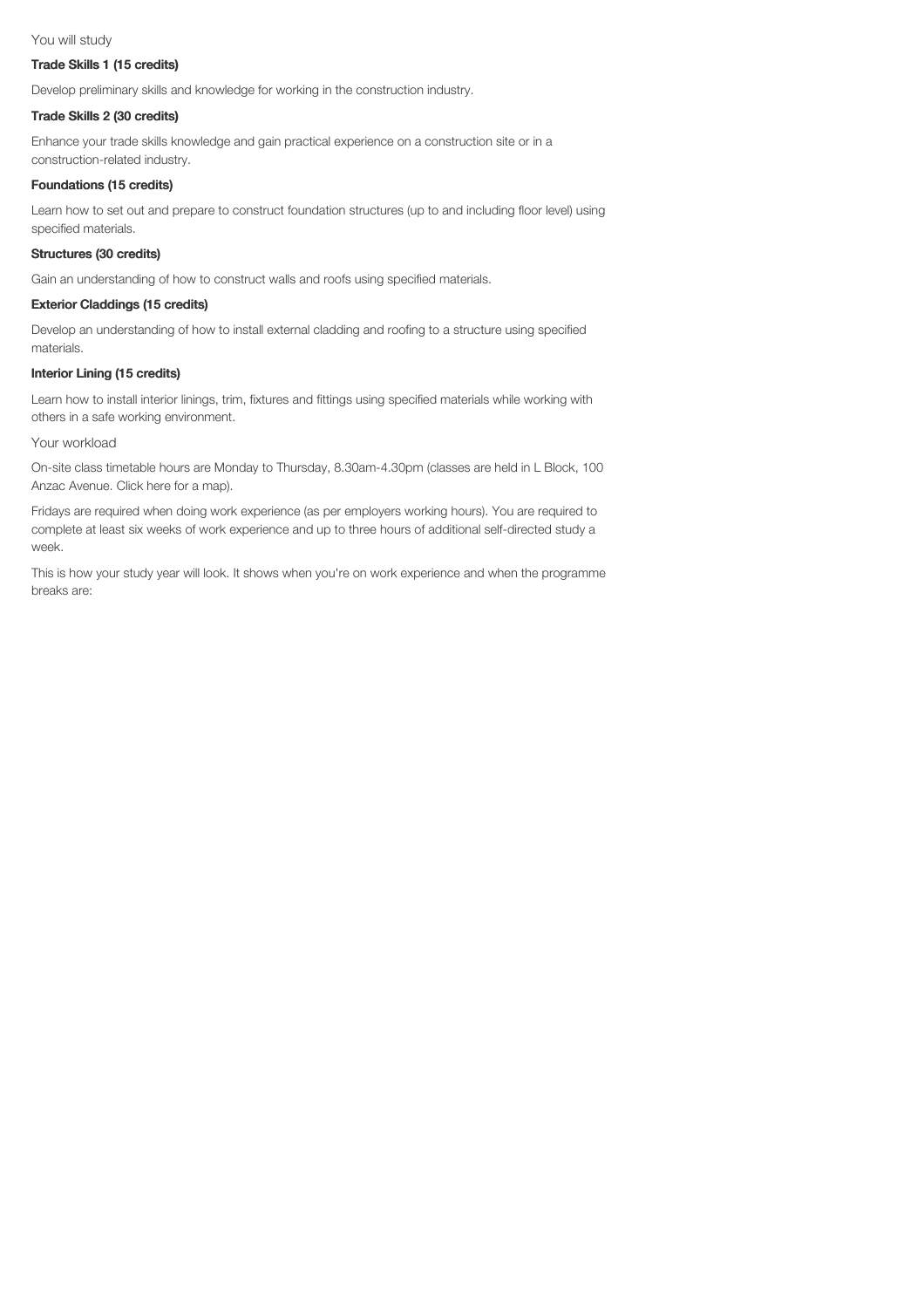> January intake calendar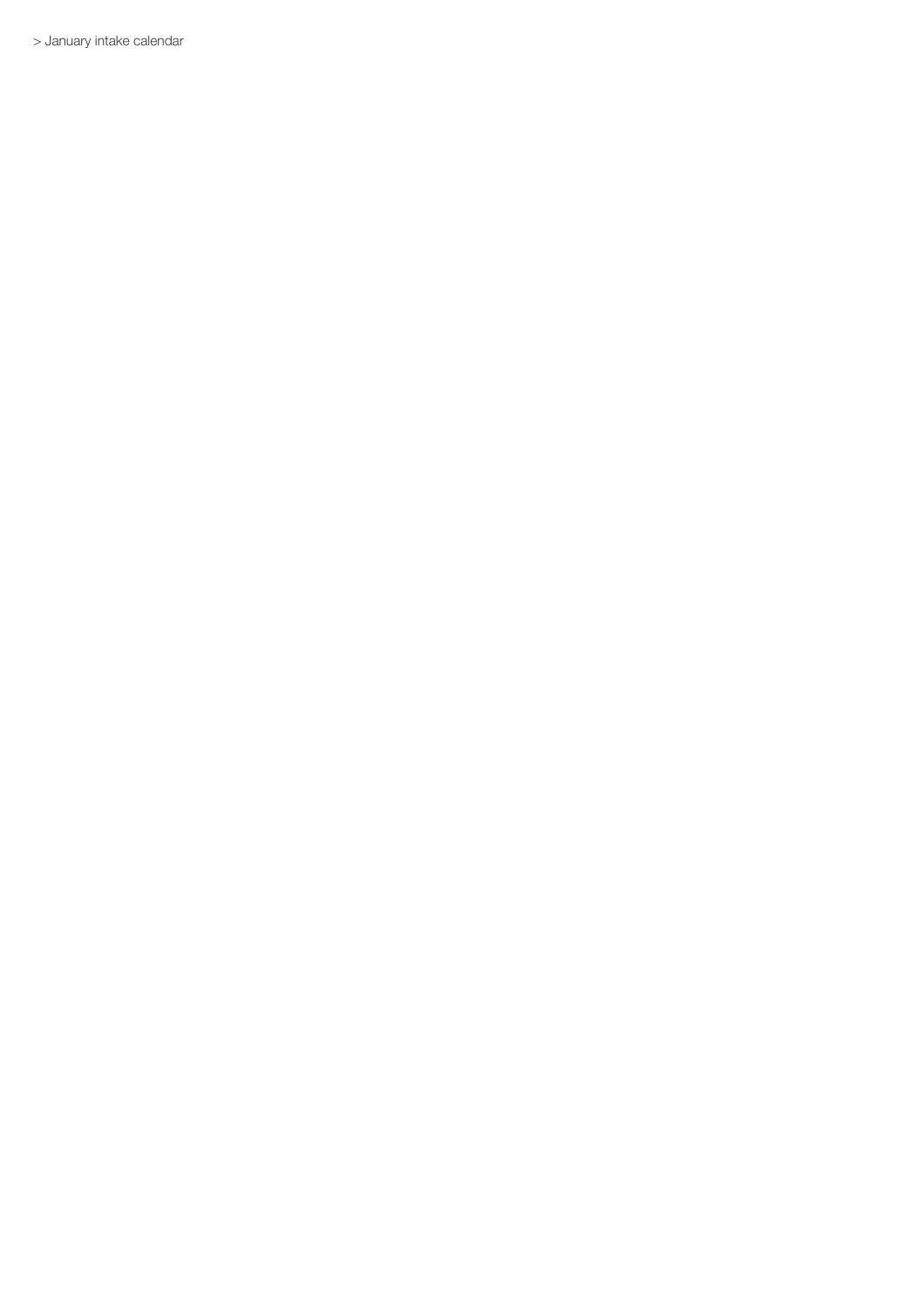> February intake calendar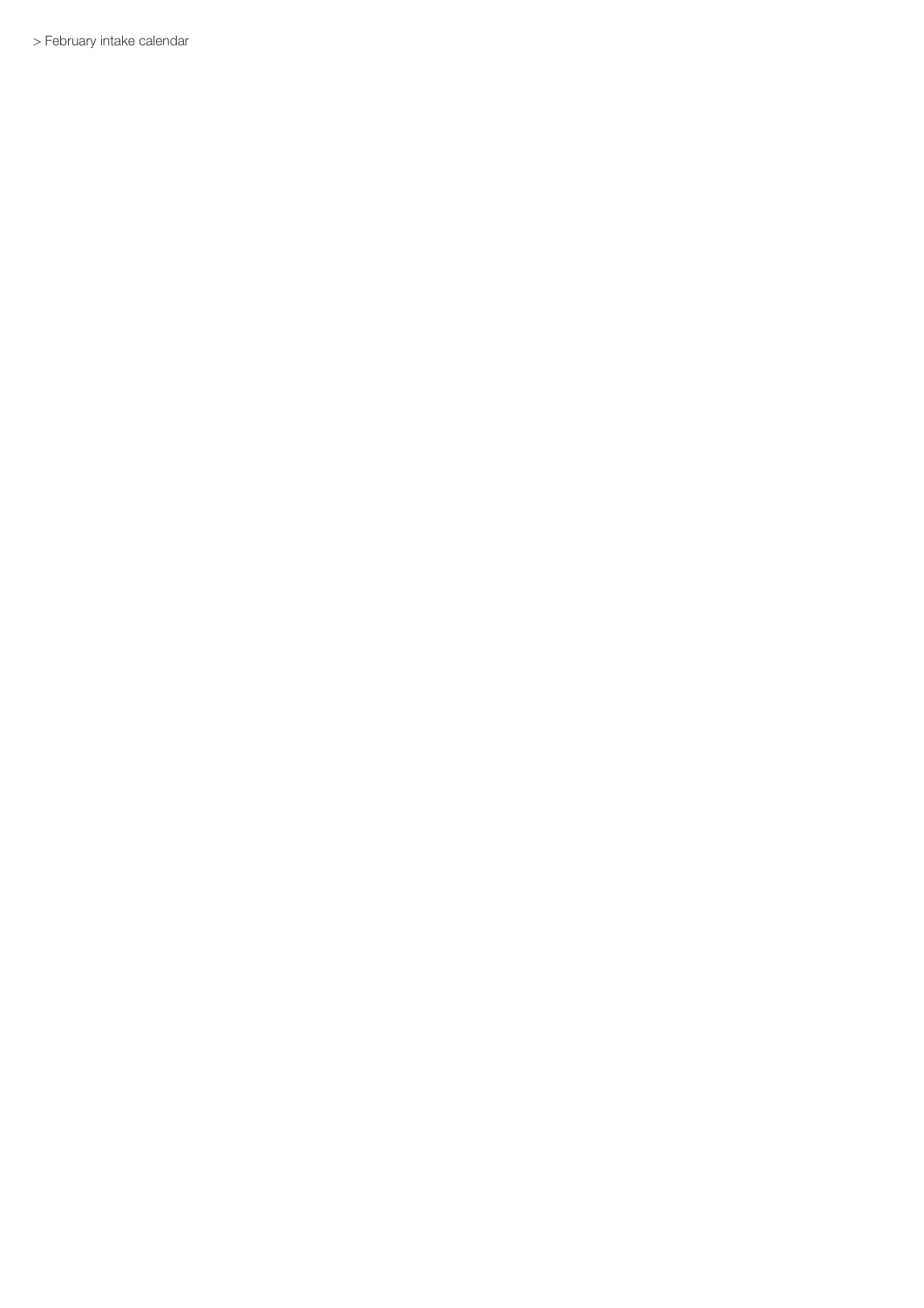> March intake calendar (this is our He Toki programme intake)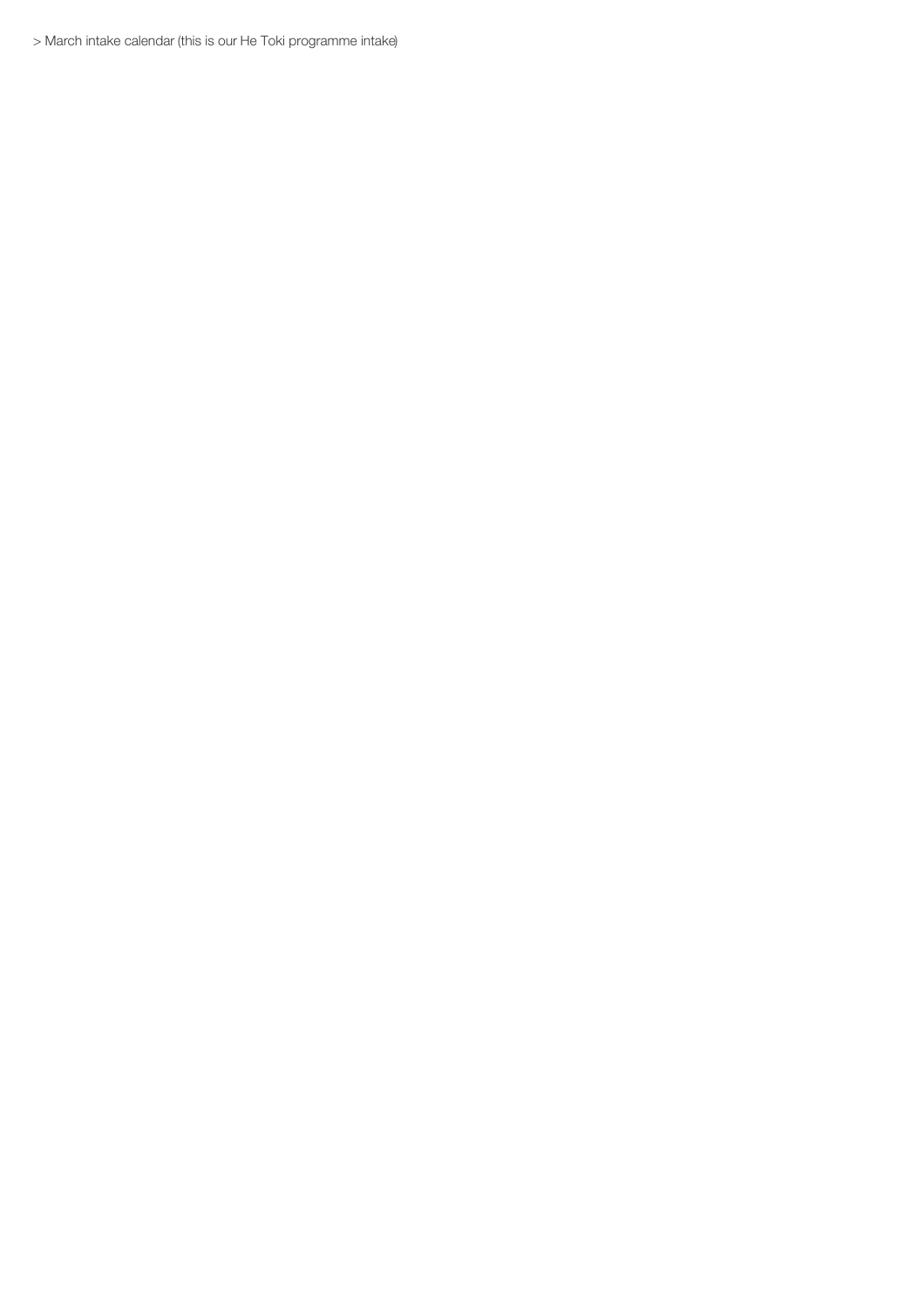> June intake calendar